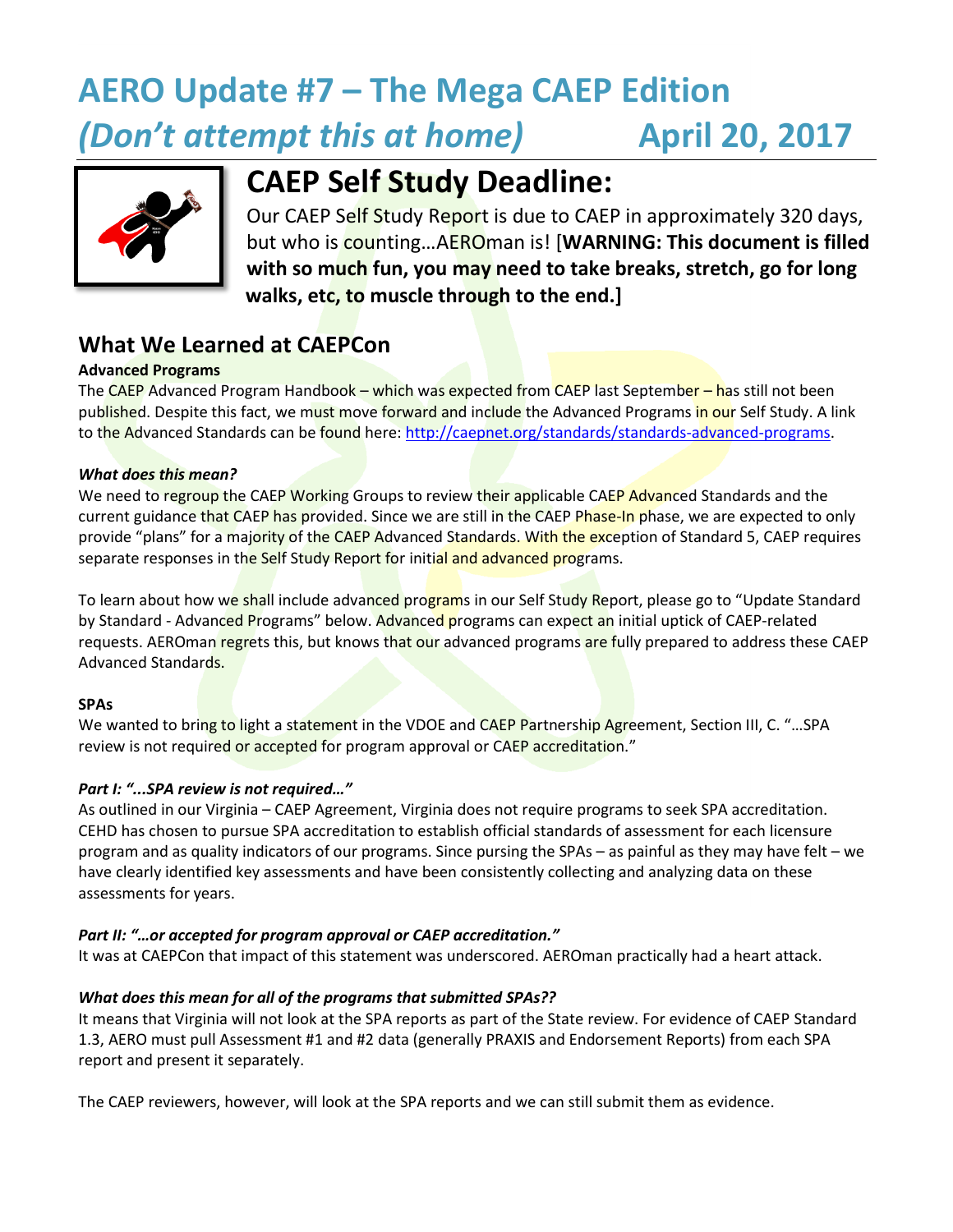#### **State Addendum to the CAEP Self Study**

As mentioned at our fun October CAEP Meeting, a CAEP visit in Virginia is a Joint Visit which means that our Visiting Team is made of up of CAEP reviewers and State reviewers. AEROman learned more at CAEPCon about the components of the State review:

- The State Matrices that are part of every CYRP for licensure programs those are reviewed by the State during the Visit and we are expected to confirm their accuracy.
- The biennial state request for information on licensure test pass rates, clinical experience requirements, diverse school setting requirements, partnership information (... are you getting sleepy?) - this information is critical, necessary, and reviewed by the State during the Visit and we are expected to confirm their accuracy.
- Information about candidates completing all the requirements for CPR, student in child abuse and recognition - all are confirmed during the State review.

Why does AEROman share this with you? Because AEROman wants you to know that when you are asked to review your matrices, or biennial information, it is important and it matters! AEROman could lose his cape – and much more – if this minutiae is not taken seriously.

Members of AERO and EPO will be participating in a phone call with VDOE's Joan Johnson in early May to get more details. AEROman is very excited about this phone call.

## **Update Standard by Standard – Initial Programs**

Onto the work of the best Working Groups!

#### **Standard 1**

#### *Common Assessment Changes*

The InTASC common assessments (for a quick AEROman review: Collaborative Learning Team, Lesson Plan, Individual Student Plan, Video Analysis, and Internship) have been revised based on program input and CAEP input and have been aligned to practically any applicable standard that exists. The rubrics have been amended to include the VDOE standards, and a "SPA" column for those programs that wish to overlay their SPA standards to these common assessment rubrics.

#### **If a program currently uses the stand-alone common assessment rubric, it will be replaced for the fall 2017 semester. If programs wish to overlay their SPA standards to these new common assessments, programs need to inform Adrienne by June 1, 2017 about any changes in rubrics.**

This summer, Teresa will focus on creating Common InTASC assessment training modules for implementation in the fall. Part of the training involves interrater reliability groups that will be videotaped and incorporated into the training modules. This taping will be completed by mid-June so we can involve mentor teachers in the groups for the assessments completed in the internship. If you have mentor teachers or adjuncts that work with these assessments who might want to be part of the training focus groups- please send their names to Teresa. Any faculty willing to help Teresa create this training should contact Teresa a[t tedkins@gmu.edu.](mailto:tedkins@gmu.edu)

#### *Technology Assessment*

AEROman eats several AERO bars when considering the following technology-related challenges:

- The Area for Improvement (AFI) from our NCATE review was in technology. Each year we must inform NCATE/CAEP via our Annual Report how we are responding to this AFI. A review of these Annual Reports will be part of our Self Study review.
- Technology is a cross-cutting theme of the CAEP standards.
- CAEP Standard 1.5 focuses on candidates' abilities to "model and apply technology standards" with students.
- CAEP Standard 2 emphasizes technology-based partnership collaborations, and clinical experiences with technology-enhanced learning opportunities.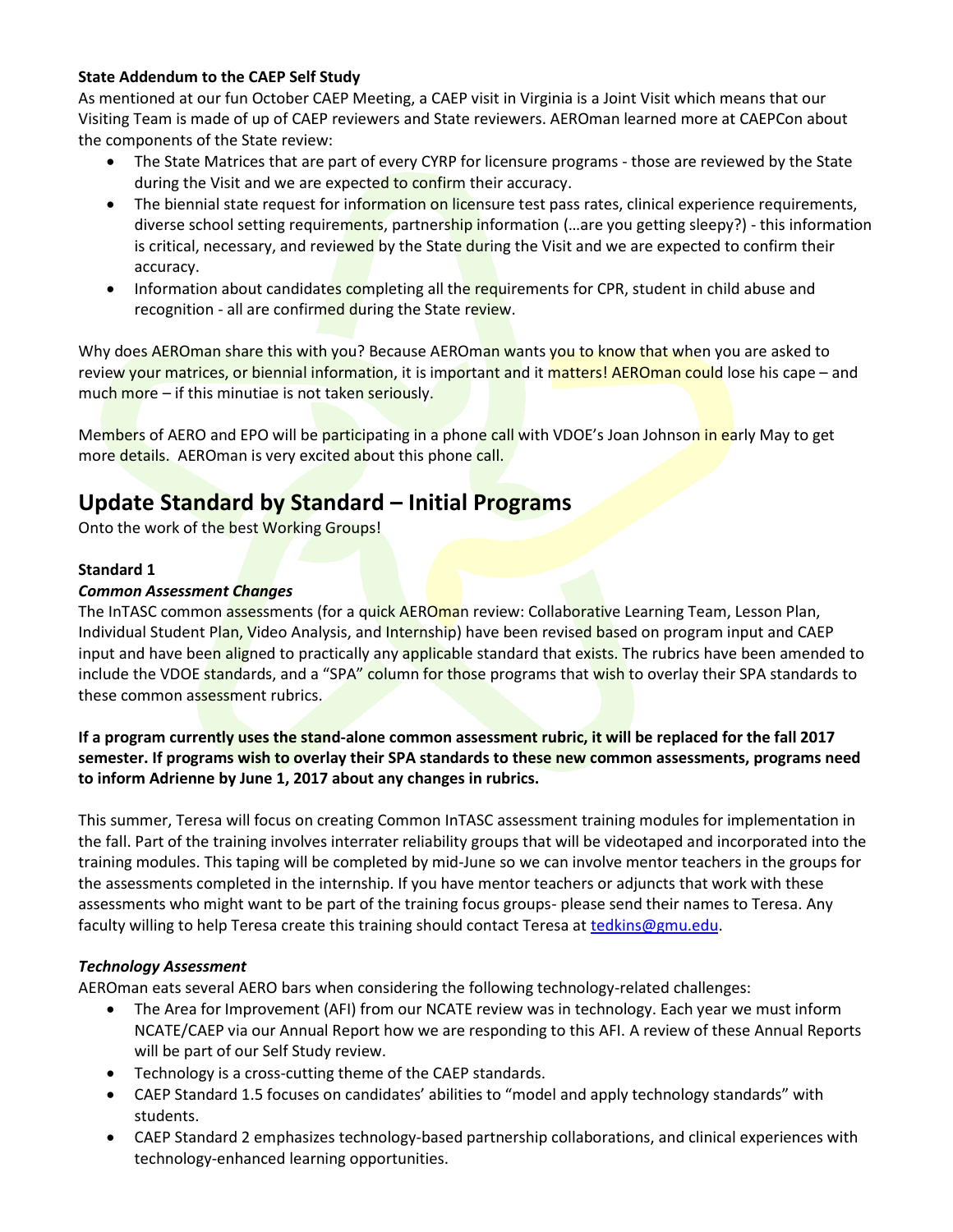We have developed a portfolio-type technology rubric that may provide evidence of candidates' abilities, but our technology – ironically enough – is making it a challenge to collect this evidence across the candidates' programs, and not to overload current clinical experiences. We are in discussions with Tk20 to provide the right platform for this collection and are considering a small pilot for the end of spring 2017. **Members of Initial Programs Standards 1 & 2 Working Group should look out for a request to identify candidates willing to participate in a technology assessment pilot at the end of this semester/early summer.** 

#### *Dispositional Assessment*

Currently initial programs assess candidate dispositions at the beginning, middle, and end points of their program. The working group has discussed different approaches, but again they are technology-dependent...

#### **Standard 2**

AEROman sent out an intensive and extensive "Stakeholder" Survey to CEHD's initial programs. Chairs Jeff and April of the Initial Programs Standards 1 & 2 Working Group are currently reviewing the responses and programs will be contacted for any clarifications or additional information. Additionally, we are also utilizing your excellent Calendar Year program reports to mine for great example of programs working with their stakeholders. Initial programs should look forward to another "Stakeholder" similar survey as on-going evidence of their great work with partners.

#### **Standard 3**

OTS continues to develop an awesome assessment tracking system (awesome as in "cool" *and* "inspiring awe") which will follow students from entrance to completion; it will include admissions information, testing data, key assessment and common assessment data, dispositional and technology assessment data, licensure requirement data, etc, for all candidates, starting with those who enrolled in fall 2016 and who are (or may be) in a CAEPrelated EPP program.

#### **Standard 4**

We are currently required to meet all components of Standard 4. With the publication of Self Study Report template, CAEP noted that "the Board of Directors has adopted a transition policy for Standard 4 under which it will not be necessary for EPPs to fully meet all four components under initial preparation until self studies are submitted for academic year 2019/2020." AEROman has asked CAEP for clarification on the "... will not be necessary…" part of this statement.

In the meantime, Jeff and Adrienne will be speaking with an FCPS representative about collecting program completer student impact data (for Standard 4.1). Elementary faculty will be participating in a pilot to observe program completers and collect data on their effectiveness to apply professional knowledge, skills, and dispositions (for Standard 4.2). Thank you to Teresa Edkins, the elementary education team, the survey task force, and all the CAEP trusty sidekicks for their excellent work on this initiative. The good work continues!

#### **Standard 5**

As all of CEHD is in the throes of the Calendar Year Review Process (CYRP), members of the CAEP Standard 5/CYRP Working Group have begun reading the submitted reports. Thus, AEROman must turn his attention to CAEP Standard 5.2 "The provider's quality assurance system relies on relevant, verifiable, representative, cumulative and actionable measures..." AEROman counts five actionable adjectives in this phrase. Each assessment, and, to some extent, survey, must be vetted against these five adjectives. Plans to tackle this critical aspect of the Self Study are still in the preliminary stage. AEROman continues to eat more AERO bars when thinking about this challenge…

### **Update Standard by Standard – Advanced Programs**

We are all now in this together! We hope to tackle some quick advanced program data before the closeout of the semester, and move to launch some bigger work in early fall…Below we indicate where only plans are required, but our advanced programs may have the data already in place – let's showcase what we got!